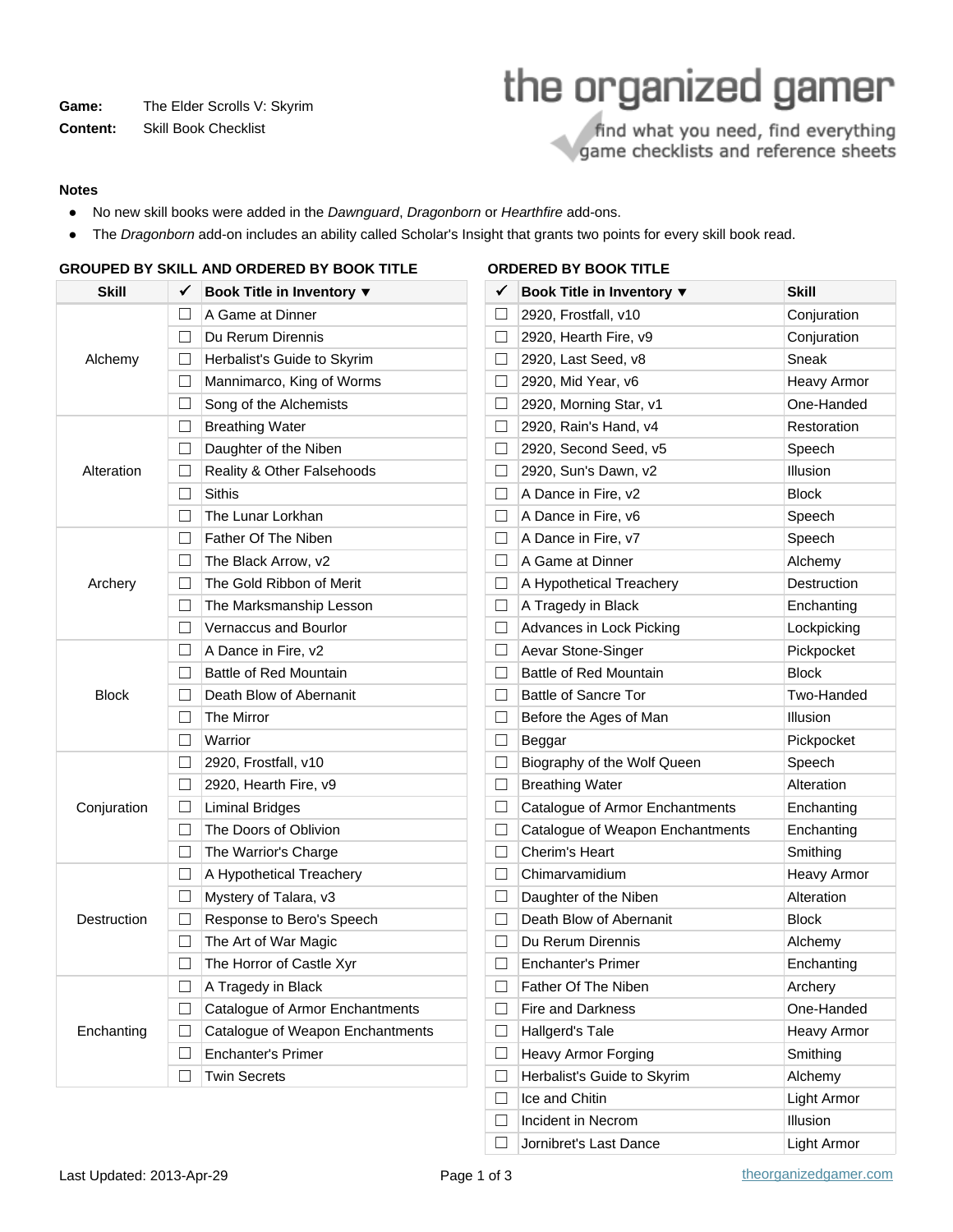### The Elder Scrolls V: Skyrim Skill Book Checklist

| Skill       | ✓       | Book Title in Inventory ▼           |
|-------------|---------|-------------------------------------|
|             | $\Box$  | 2920, Mid Year, v6                  |
|             | П       | Chimarvamidium                      |
| Heavy Armor | $\perp$ | Hallgerd's Tale                     |
|             | П       | Orsinium and the Orcs               |
|             | П       | The Knights of the Nine             |
|             | П       | 2920, Sun's Dawn, v2                |
|             | П       | Before the Ages of Man              |
| Illusion    | $\perp$ | Incident in Necrom                  |
|             | П       | Mystery of Talara, Part 4           |
|             | П       | The Black Arts On Trial             |
|             | П       | Ice and Chitin                      |
|             | П       | Jornibret's Last Dance              |
| Light Armor | $\Box$  | <b>Rislav The Righteous</b>         |
|             | П       | The Rear Guard                      |
|             | П       | The Refugees                        |
|             | П       | Advances in Lock Picking            |
|             | П       | Proper Lock Design                  |
| Lockpicking | $\perp$ | <b>Surfeit of Thieves</b>           |
|             | П       | The Locked Room                     |
|             | П       | The Wolf Queen, v1                  |
|             | П       | 2920, Morning Star, v1              |
|             | П       | <b>Fire and Darkness</b>            |
| One-Handed  | $\Box$  | Mace Etiquette                      |
|             | П       | Night Falls on Sentinel             |
|             | П       | The Importance of Where             |
|             | П       | Aevar Stone-Singer                  |
|             | П       | Beggar                              |
| Pickpocket  | $\Box$  | <b>Purloined Shadows</b>            |
|             | П       | Thief                               |
|             |         | Wulfmare's Guide To Better Thieving |
|             |         | 2920, Rain's Hand, v4               |
|             | $\perp$ | Mystery of Talara, v 2              |
| Restoration | $\Box$  | Racial Phylogeny                    |
|             | П       | The Exodus                          |
|             | $\Box$  | Withershins                         |
|             | $\Box$  | Cherim's Heart                      |
|             | $\Box$  | Heavy Armor Forging                 |
| Smithing    | $\perp$ | Light Armor Forging                 |
|             | П       | The Armorer's Challenge             |
|             | ГΙ      | The Last Scabbard of Akrash         |
|             | $\Box$  | 2920, Last Seed, v8                 |
|             | $\perp$ | Legend of Krately House             |
| Sneak       | $\Box$  | <b>Sacred Witness</b>               |
|             |         | The Red Kitchen Reader              |
|             | $\perp$ | <b>Three Thieves</b>                |
|             |         |                                     |

| $\checkmark$ | Book Title in Inventory ▼   | <b>Skill</b>       |
|--------------|-----------------------------|--------------------|
| □            | King                        | Two-Handed         |
| $\Box$       | Legend of Krately House     | Sneak              |
| $\Box$       | Light Armor Forging         | Smithing           |
| $\Box$       | <b>Liminal Bridges</b>      | Conjuration        |
| $\Box$       | Mace Etiquette              | One-Handed         |
| $\Box$       | Mannimarco, King of Worms   | Alchemy            |
| $\Box$       | Mystery of Talara, Part 4   | Illusion           |
| $\Box$       | Mystery of Talara, v 2      | Restoration        |
| $\Box$       | Mystery of Talara, v3       | Destruction        |
| $\Box$       | Night Falls on Sentinel     | One-Handed         |
| $\Box$       | Orsinium and the Orcs       | Heavy Armor        |
| $\Box$       | Proper Lock Design          | Lockpicking        |
| $\Box$       | <b>Purloined Shadows</b>    | Pickpocket         |
| $\Box$       | Racial Phylogeny            | Restoration        |
| $\Box$       | Reality & Other Falsehoods  | Alteration         |
| $\Box$       | Response to Bero's Speech   | Destruction        |
| $\Box$       | <b>Rislav The Righteous</b> | Light Armor        |
| $\Box$       | <b>Sacred Witness</b>       | Sneak              |
| $\Box$       | Sithis                      | Alteration         |
| $\Box$       | Song Of Hrormir             | Two-Handed         |
| $\Box$       | Song of the Alchemists      | Alchemy            |
| $\Box$       | Surfeit of Thieves          | Lockpicking        |
| $\Box$       | The Armorer's Challenge     | Smithing           |
| $\Box$       | The Art of War Magic        | <b>Destruction</b> |
| $\Box$       | The Black Arrow, v2         | Archery            |
| $\Box$       | The Black Arts On Trial     | Illusion           |
| $\Box$       | The Buying Game             | Speech             |
| $\Box$       | The Doors of Oblivion       | Conjuration        |
| $\Box$       | The Exodus                  | Restoration        |
| $\Box$       | The Gold Ribbon of Merit    | Archery            |
| $\Box$       | The Horror of Castle Xyr    | Destruction        |
| $\Box$       | The Importance of Where     | One-Handed         |
| $\Box$       | The Knights of the Nine     | <b>Heavy Armor</b> |
| П            | The Last Scabbard of Akrash | Smithing           |
| $\Box$       | The Legendary Sancre Tor    | Two-Handed         |
| $\Box$       | The Locked Room             | Lockpicking        |
| $\Box$       | The Lunar Lorkhan           | Alteration         |
| $\Box$       | The Marksmanship Lesson     | Archery            |
| П            | The Mirror                  | <b>Block</b>       |
| $\Box$       | The Rear Guard              | Light Armor        |
| $\Box$       | The Red Kitchen Reader      | Sneak              |
| $\Box$       | The Refugees                | Light Armor        |
| $\Box$       | The Warrior's Charge        | Conjuration        |
| П            | The Wolf Queen, v1          | Lockpicking        |
| $\Box$       | Thief                       | Pickpocket         |
| $\Box$       | <b>Three Thieves</b>        | Sneak              |
| $\Box$       | <b>Twin Secrets</b>         | Enchanting         |